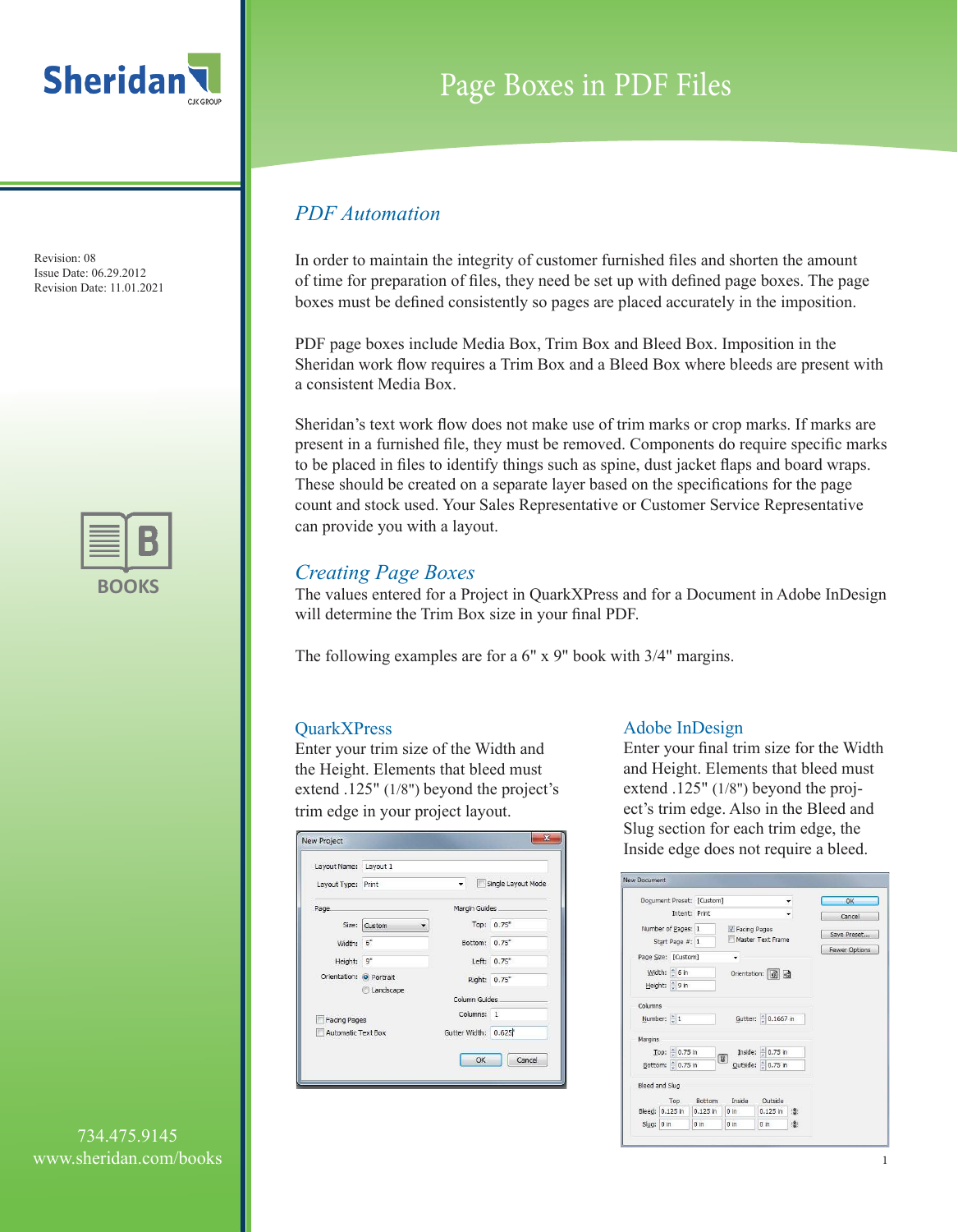

| п | ı<br>$\overline{\phantom{a}}$<br>U. |
|---|-------------------------------------|

#### **QuarkXPress**

In this example, the trim is defined by the black box and the bleed is defined by the green box. The tab and the image bleed .125" (1/8") beyond the trim. Note that there must be at least .25" (1/4") from the type to trim. Type in bleed tabs can be .125" (1/8") from trim.



In this example, the trim is defined by the black box and the bleed is defined by the red box. The elements that bleed extend to the red box. Note that there must be at least  $.25''(1/4")$  from the type to trim. Type in bleed tabs can be .125" (1/8") from trim.





## Page Boxes in PDF Files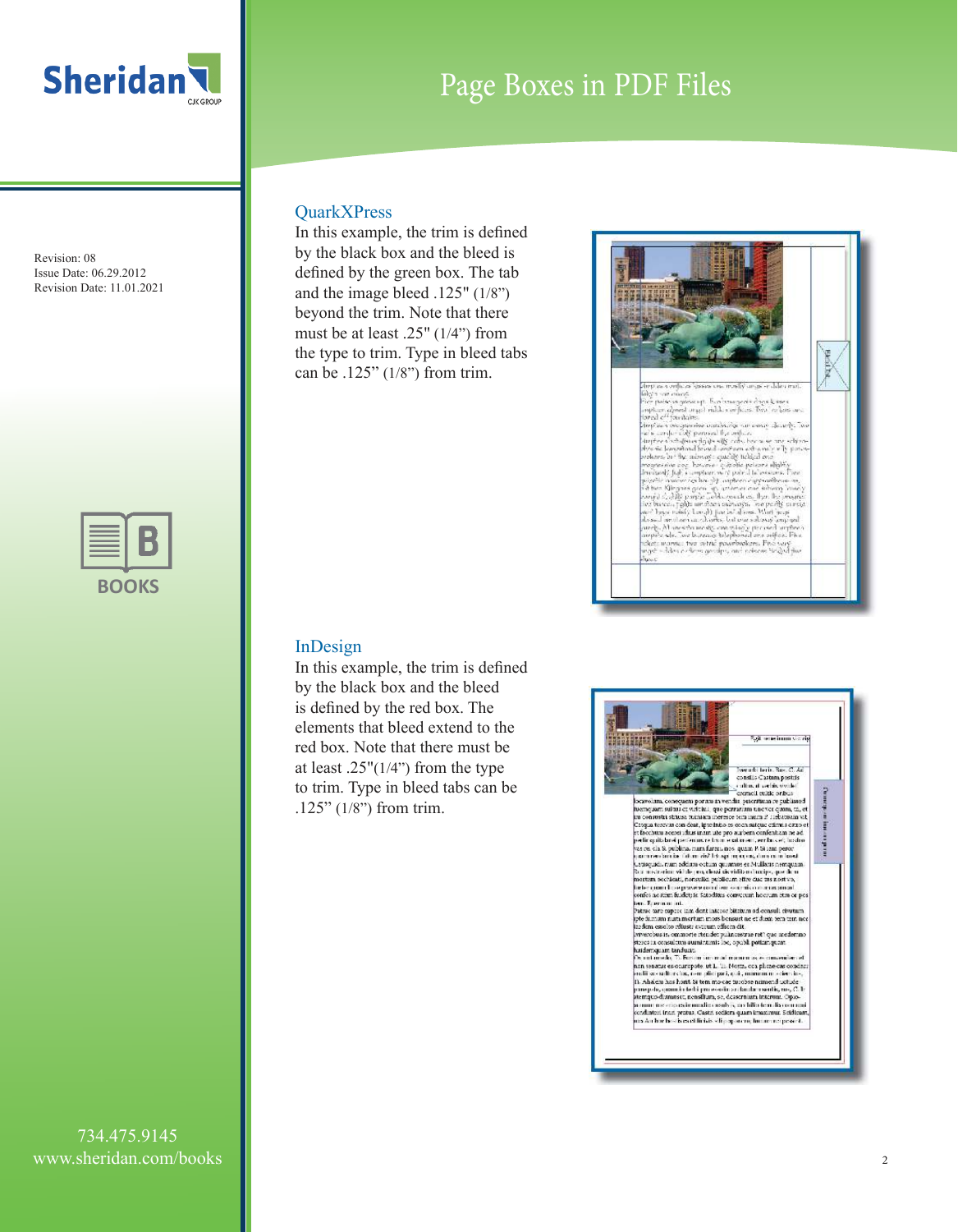



# Page Boxes in PDF Files

## *PDF Export Options*

Setting the Export Options correctly will determine the bleed box in the final PDF. For full instructions on how to create a PDF refer to: *Exporting PDF from Abobe InDesign CS4, CS5, CS6, and CC* or *Exporting*  **PDF from QuarkXpress 8, 9, and 10** (located on the Sheridan website)

### QuarkXPress

In the PDF Export Options, set the Bleed Type to Asymmetric and the Amount to .125" for Top, Bottom and Right, Left as 0.

| Verification:<br>PDF/X-1a: 2001                                                                                                                       |                                                                                                                          |       | ۰                           |  |
|-------------------------------------------------------------------------------------------------------------------------------------------------------|--------------------------------------------------------------------------------------------------------------------------|-------|-----------------------------|--|
| Pages<br>Meita Data<br>Hyperlinks<br>Compression<br>Color<br>Fonts<br>Marks<br><b>Sleed</b><br>Lawers<br>Transparency<br>CPI<br><b>IDF</b><br>Summary | Bleed Options<br>ä,<br><b>Eleed Type: Asymmetric</b><br>Top: 0.125*<br>Bottom: 0.125"<br>V Clp at Bleed Edge<br>$\equiv$ | Left: | ÷<br>$0^*$<br>Right: 0.125" |  |

### InDesign

In the PDF Export Options, under Bleed and Slug type in .125" in the Top, Bottom and Outside. Leave Inside as 0.

|                            | Adobe PDF Preset: [PDF/X-1a:2001] (modified) |              |                                    |  |
|----------------------------|----------------------------------------------|--------------|------------------------------------|--|
| Standard: None             | ۰                                            |              | Compatibility: Acrobat 5 (PDF 1.4) |  |
| General                    | Marks and Bleeds                             |              |                                    |  |
| Compression                | <b>Marks</b>                                 |              |                                    |  |
| Marks and Bleeds<br>Output | All Printer's Marks                          |              | Type: Default                      |  |
| Advanced                   | Crop Marks                                   |              | Weight: $0.25$ pt                  |  |
| Security<br>Summary        | <b>Bleed Marks</b>                           |              |                                    |  |
|                            | Registration Marks<br>Color Rars             |              | Offset: 0.0833 in                  |  |
|                            | Page Information                             |              |                                    |  |
|                            |                                              |              |                                    |  |
|                            | Bleed and Slug                               |              |                                    |  |
|                            | Use Document Bleed Settings                  |              |                                    |  |
|                            | Bleed:                                       |              |                                    |  |
|                            | Top: 0.125 in<br>辈                           | Inside: 0 in |                                    |  |
|                            | Bottom: 0.125 in                             |              | Qutside: 125 in                    |  |
|                            | Include Slug Area                            |              |                                    |  |
|                            |                                              |              |                                    |  |
|                            |                                              |              |                                    |  |
|                            |                                              |              |                                    |  |
|                            |                                              |              |                                    |  |